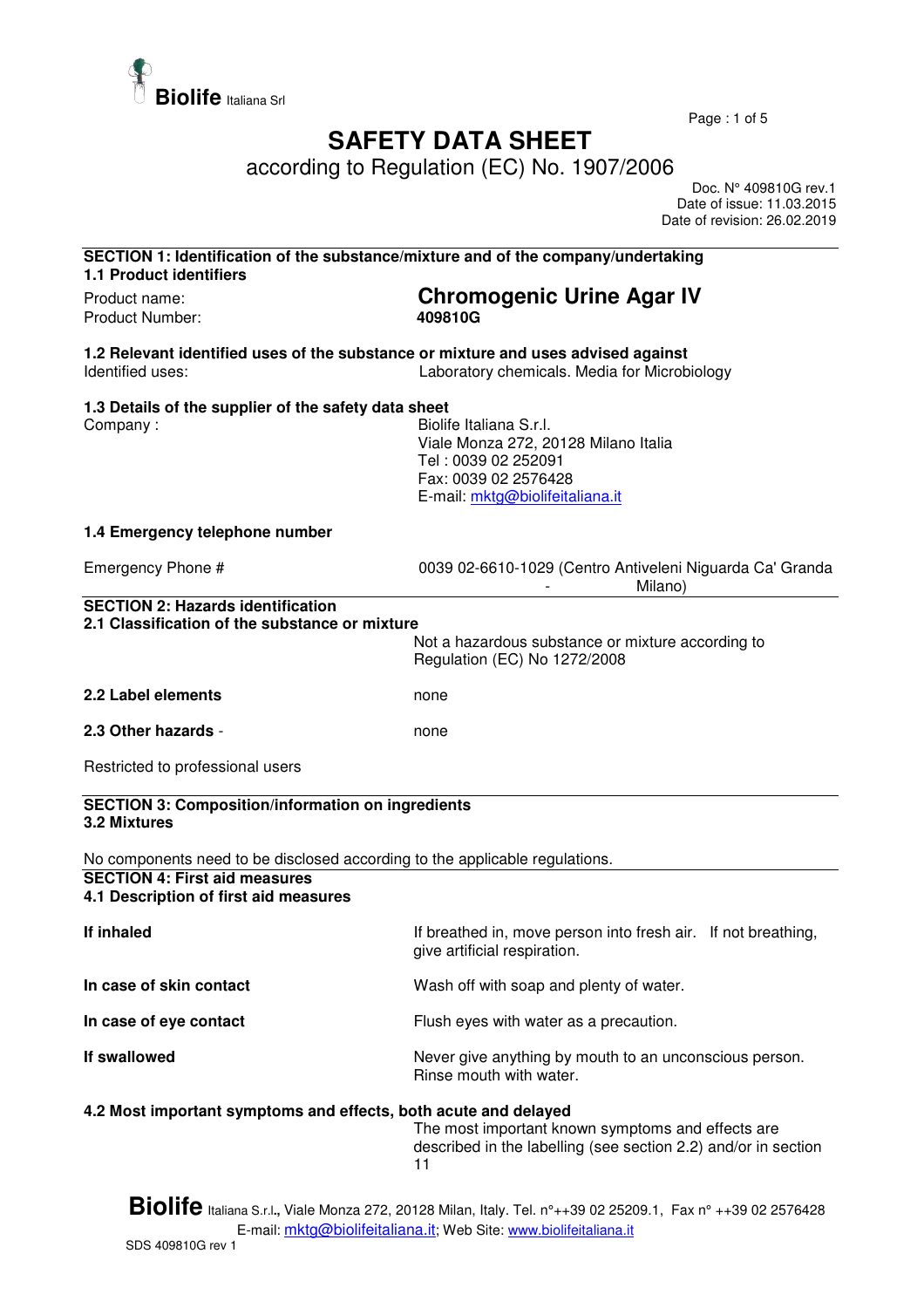

Page : 2 of 5

| 4.3 Indication of any immediate medical attention and special treatment needed |  |
|--------------------------------------------------------------------------------|--|
| no data available                                                              |  |

| <b>SECTION 5: Fire fighting measures</b><br>5.1 Extinguishing media                                                                                                        |                                                                                                                                                                |  |
|----------------------------------------------------------------------------------------------------------------------------------------------------------------------------|----------------------------------------------------------------------------------------------------------------------------------------------------------------|--|
| Suitable extinguishing media                                                                                                                                               | Use water spray, alcohol-resistant foam, dry chemical or<br>carbon dioxide.                                                                                    |  |
| 5.2 Special hazards arising from the substance or mixture                                                                                                                  |                                                                                                                                                                |  |
|                                                                                                                                                                            | Carbon oxides, Hydrogen chloride gas, Sodium oxides                                                                                                            |  |
| 5.3 Advice for fire-fighters                                                                                                                                               | Wear self contained breathing apparatus for fire fighting if<br>necessary.                                                                                     |  |
| 5.4 Further information                                                                                                                                                    | no data available                                                                                                                                              |  |
| <b>SECTION 6: Accidental release measures</b>                                                                                                                              |                                                                                                                                                                |  |
| 6.1 Personal precautions, protective equipment and emergency procedures                                                                                                    | Avoid dust formation. Avoid breathing vapours, mist or gas.<br>For personal protection see section 8.                                                          |  |
| <b>6.2 Environmental precautions</b>                                                                                                                                       | Do not let product enter drains.                                                                                                                               |  |
| 6.3 Methods and materials for containment and cleaning up                                                                                                                  | Sweep up and shovel. Keep in suitable, closed containers for<br>disposal.                                                                                      |  |
| 6.4 Reference to other sections                                                                                                                                            | For disposal see section 13.                                                                                                                                   |  |
| <b>SECTION 7: Handling and storage</b><br>7.1 Precautions for safe handling                                                                                                | Provide appropriate exhaust ventilation at places where dust<br>is formed. Normal measures for preventive fire protection.<br>For precautions see section 2.2. |  |
| 7.2 Conditions for safe storage, including any incompatibilities<br>Keep container tightly closed in a dry and well-ventilated<br>place. Store in cool place. Hygroscopic. |                                                                                                                                                                |  |
| 7.3 Specific end use(s)                                                                                                                                                    | Apart from the uses mentioned in section 1.2 no other<br>specific uses are stipulated                                                                          |  |
| <b>SECTION 8: Exposure controls/personal protection</b><br>8.1 Control parameters                                                                                          |                                                                                                                                                                |  |
| Components with workplace control parameters                                                                                                                               |                                                                                                                                                                |  |
|                                                                                                                                                                            | It doesn't contain substances with occupational exposure<br>limit value.                                                                                       |  |
| 8.2 Exposure controls<br>Appropriate engineering controls                                                                                                                  | General industrial hygiene practice.                                                                                                                           |  |
| Personal protective equipment<br><b>Eye/face protection</b>                                                                                                                | Use equipment for eye protection tested and approved under<br>appropriate government standards such as NIOSH (US) or<br>EN 166(EU).                            |  |
| <b>Skin protection</b>                                                                                                                                                     | Handle with gloves. Gloves must be inspected prior to use.<br>Use proper glove removal technique (without touching                                             |  |

**Biolife** Italiana S.r.l**.,** Viale Monza 272, 20128 Milan, Italy. Tel. n°++39 02 25209.1, Fax n° ++39 02 2576428 E-mail: <u>mktg@biolifeitaliana.it</u>; Web Site: www.biolifeitaliana.it SDS 409810G rev 1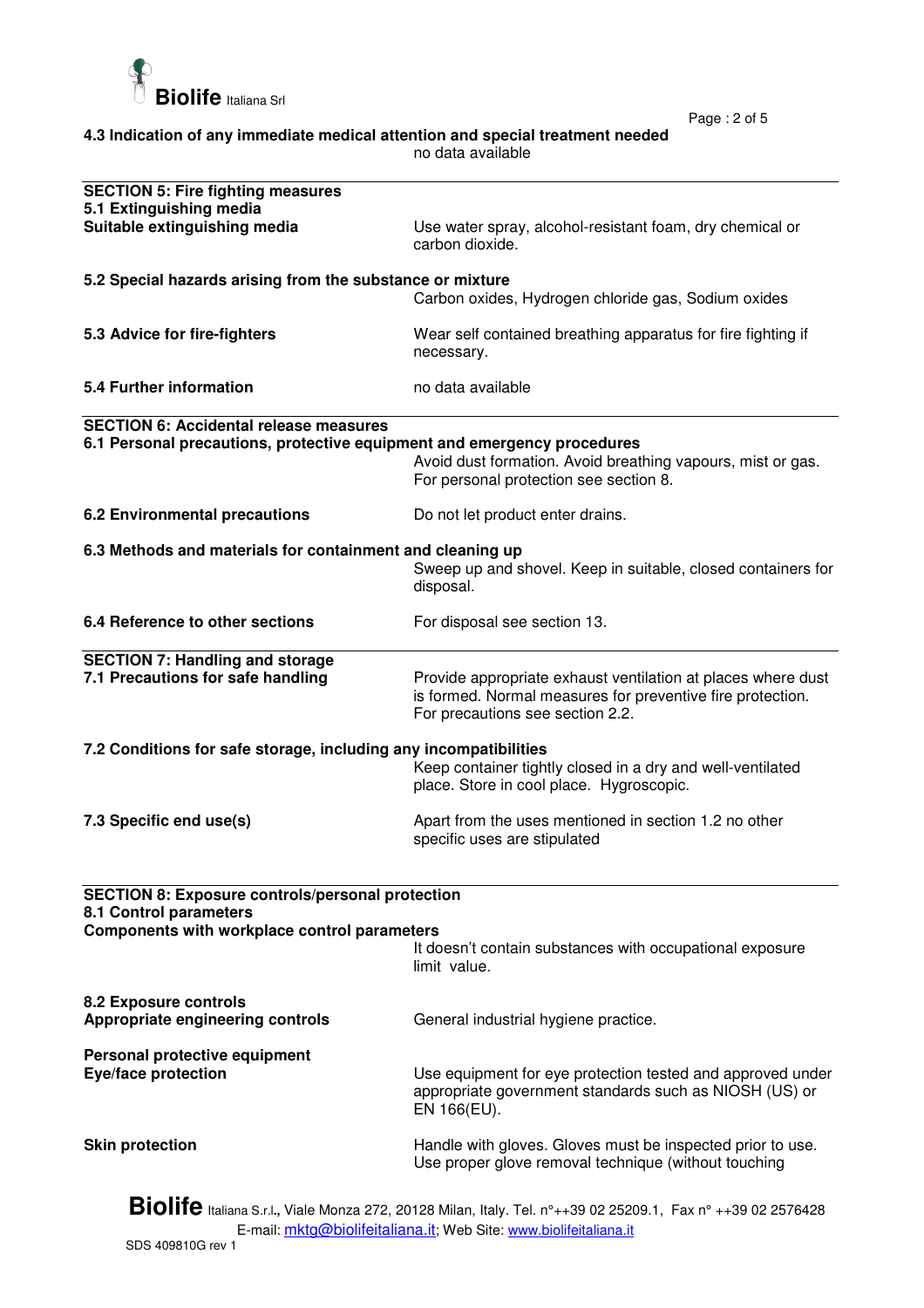

 Page : 3 of 5 glove's outer surface) to avoid skin contact with this product. Dispose of contaminated gloves after use in accordance with applicable laws and good laboratory practices. Wash and dry hands. The selected protective gloves have to satisfy the specifications of EU Directive 89/686/EEC and the standard EN 374 derived from it. **Body Protection**  Choose body protection in relation to its type, to the concentration and amount of dangerous substances, and to the specific work-place. The type of protective equipment must be selected according to the concentration and amount of the dangerous substance at the specific workplace. **Respiratory protection Respiratory protection is not required. Where protection from** nuisance levels of dusts are desired, use type N95 (US) or type P1 (EN 143) dust masks. Use respirators and components tested and approved under appropriate government standards such as NIOSH (US) or CEN (EU). **Control of environmental exposure** Do not let product enter drains.

| <b>SECTION 9: Physical and chemical properties</b>        |                                              |  |  |
|-----------------------------------------------------------|----------------------------------------------|--|--|
| 9.1 Information on basic physical and chemical properties |                                              |  |  |
| a) Appearance Form:                                       | powder                                       |  |  |
| Colour:                                                   | no data available                            |  |  |
| b) Odour                                                  | no data available                            |  |  |
| c) Odour Threshold                                        | no data available                            |  |  |
| d) pH                                                     | no data available                            |  |  |
| e) Melting point/freezing                                 |                                              |  |  |
| point                                                     | no data available                            |  |  |
| f) Initial boiling point and                              |                                              |  |  |
| boiling range                                             | no data available                            |  |  |
| g) Flash point                                            | no data available                            |  |  |
| h) Evaporation rate                                       | no data available                            |  |  |
| i) Flammability (solid, gas)                              | no data available                            |  |  |
| j) Upper/lower                                            |                                              |  |  |
| flammability or                                           |                                              |  |  |
| explosive limits                                          | no data available                            |  |  |
| k) Vapour pressure                                        | no data available                            |  |  |
| I) Vapour density                                         | no data available                            |  |  |
| m) Relative density                                       | no data available                            |  |  |
| n) Water solubility                                       | no data available                            |  |  |
| o) Partition coefficient: n-octanol/                      |                                              |  |  |
| water                                                     | no data available                            |  |  |
| p) Auto-ignition temperature                              | no data available                            |  |  |
| q) Decomposition temperature                              | no data available                            |  |  |
| r) Viscosity                                              | no data available                            |  |  |
| s) Explosive properties                                   | no data available                            |  |  |
| t) Oxidizing properties                                   | no data available                            |  |  |
| 9.2 Other safety information                              | no data available                            |  |  |
| <b>SECTION 10: Stability and reactivity</b>               |                                              |  |  |
| 10.1 Reactivity                                           | no data available                            |  |  |
| <b>10.2 Chemical stability</b>                            | Stable under recommended storage conditions. |  |  |

**Biolife** Italiana S.r.l**.,** Viale Monza 272, 20128 Milan, Italy. Tel. n°++39 02 25209.1, Fax n° ++39 02 2576428 E-mail: mktg@biolifeitaliana.it; Web Site: www.biolifeitaliana.it SDS 409810G rev 1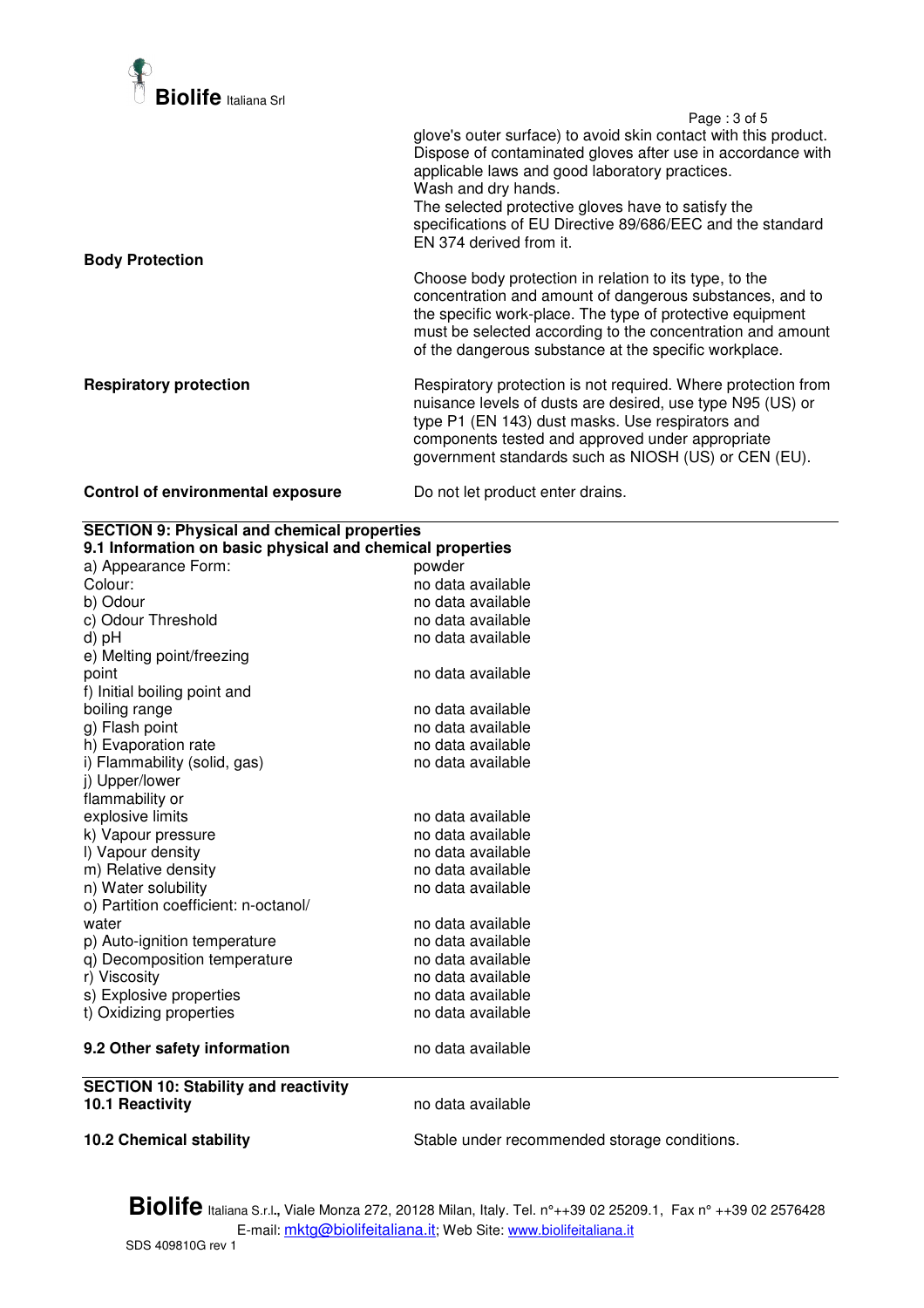

|                                                                                                                    | Page: 4 of 5                                                                                                                                                        |
|--------------------------------------------------------------------------------------------------------------------|---------------------------------------------------------------------------------------------------------------------------------------------------------------------|
| 10.3 Possibility of hazardous reactions                                                                            | no data available                                                                                                                                                   |
| 10.4 Conditions to avoid                                                                                           | no data available                                                                                                                                                   |
| 10.5 Incompatible materials                                                                                        | Strong oxidizing agents                                                                                                                                             |
| 10.6 Hazardous decomposition products                                                                              | Other decomposition products - no data available In the<br>event of fire: see section 5                                                                             |
| <b>SECTION 11: Toxicological information</b><br>11.1 Information on toxicological effects<br><b>Acute toxicity</b> | no data available                                                                                                                                                   |
| <b>Skin corrosion/irritation</b>                                                                                   | no data available                                                                                                                                                   |
| Serious eye damage/eye irritation                                                                                  | no data available                                                                                                                                                   |
| Respiratory or skin sensitisation                                                                                  | no data available                                                                                                                                                   |
| Germ cell mutagenicity                                                                                             | no data available                                                                                                                                                   |
| Carcinogenicity                                                                                                    | IARC: No component of this product present at levels greater<br>than or equal to 0.1% is identified as probable, possible or<br>confirmed human carcinogen by IARC. |
| <b>Reproductive toxicity</b>                                                                                       | no data available                                                                                                                                                   |
| Specific target organ toxicity - single exposure                                                                   | no data available                                                                                                                                                   |
| Specific target organ toxicity - repeated exposure<br>no data available                                            |                                                                                                                                                                     |
| <b>Aspiration hazard</b>                                                                                           | no data available                                                                                                                                                   |
| <b>Additional Information</b><br>thoroughly investigated.                                                          | RTECS: Not available<br>To the best of our knowledge, the chemical, physical, and toxicological properties have not been                                            |
| <b>SECTION 12: Ecological information</b><br>12.1 Toxicity                                                         | no data available                                                                                                                                                   |
| 12.2 Persistence and degradability                                                                                 | no data available                                                                                                                                                   |
| 12.3 Bio accumulative potential                                                                                    | no data available                                                                                                                                                   |
| 12.4 Mobility in soil                                                                                              | no data available                                                                                                                                                   |
| 12.5 Results of PBT and vPvB assessment                                                                            | PBT/vPvB assessment not available as chemical safety<br>assessment not required/not conducted                                                                       |
| 12.6 Other adverse effects                                                                                         | no data available                                                                                                                                                   |
| <b>SECTION 13: Disposal considerations</b><br>13.1 Waste treatment methods<br><b>Product</b>                       | Offer surplus and non-recyclable solutions to a licensed                                                                                                            |

disposal company.